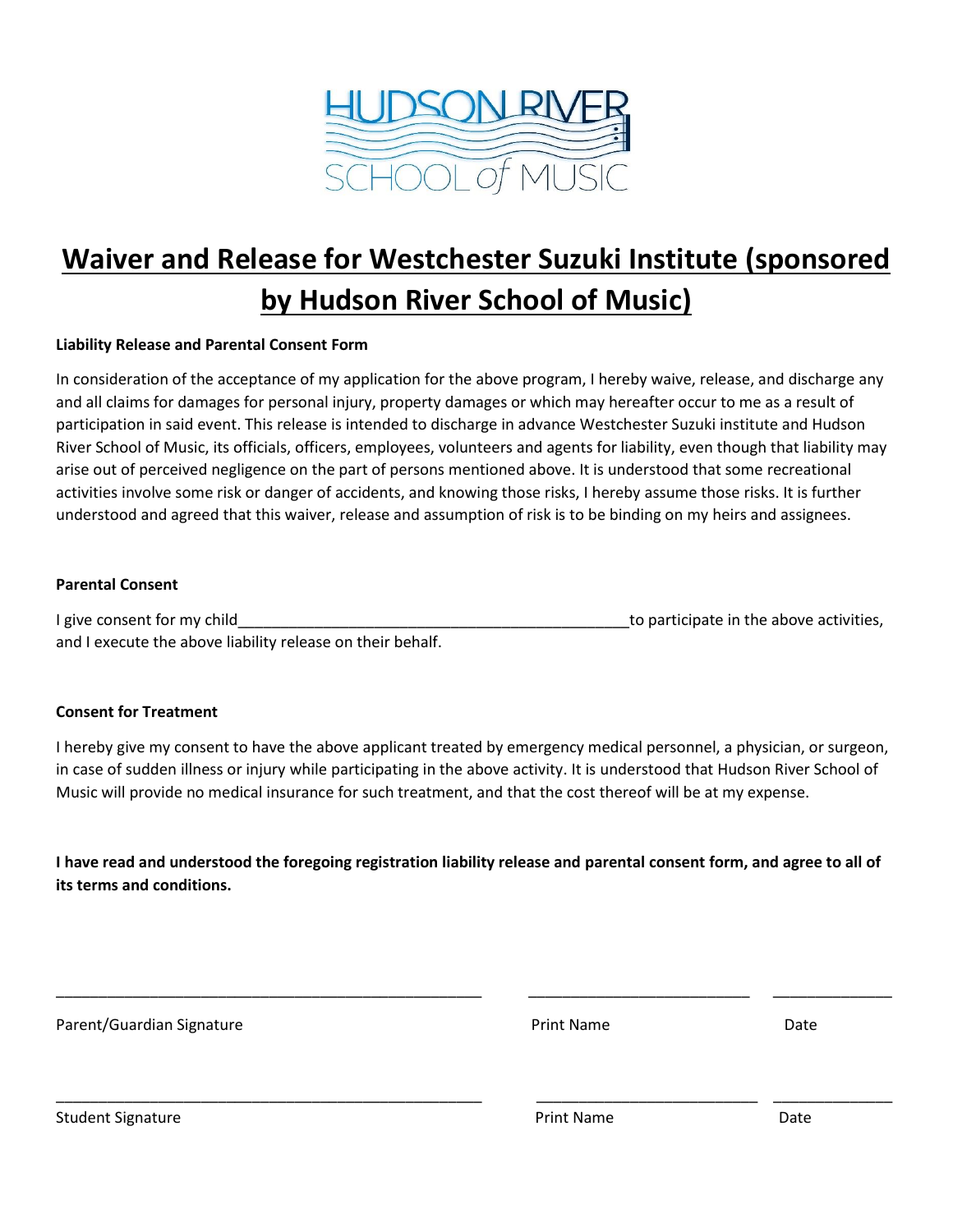# **Westchester Suzuki Institute Medical Information**

| <b>Child</b>                                                                            |  |  |
|-----------------------------------------------------------------------------------------|--|--|
| Gender: Male __ Female__                                                                |  |  |
|                                                                                         |  |  |
|                                                                                         |  |  |
| Town/City State Zip code                                                                |  |  |
|                                                                                         |  |  |
| Parent/Guardian - Contact Information<br><b>Parent/Guardian #1</b>                      |  |  |
|                                                                                         |  |  |
|                                                                                         |  |  |
|                                                                                         |  |  |
|                                                                                         |  |  |
|                                                                                         |  |  |
| <b>Parent/Guardian #2</b>                                                               |  |  |
|                                                                                         |  |  |
|                                                                                         |  |  |
| Home Phone ___________________ Daytime phone _________________                          |  |  |
|                                                                                         |  |  |
|                                                                                         |  |  |
|                                                                                         |  |  |
| Person responsible for payment                                                          |  |  |
| Emergency Contact Information - Alternate Pickup/Release<br><b>Emergency Contact #1</b> |  |  |
|                                                                                         |  |  |
|                                                                                         |  |  |
| Relation to child ___________________________                                           |  |  |
| <b>Emergency Contact #2</b>                                                             |  |  |
|                                                                                         |  |  |
|                                                                                         |  |  |
| Relation to child _____________________________                                         |  |  |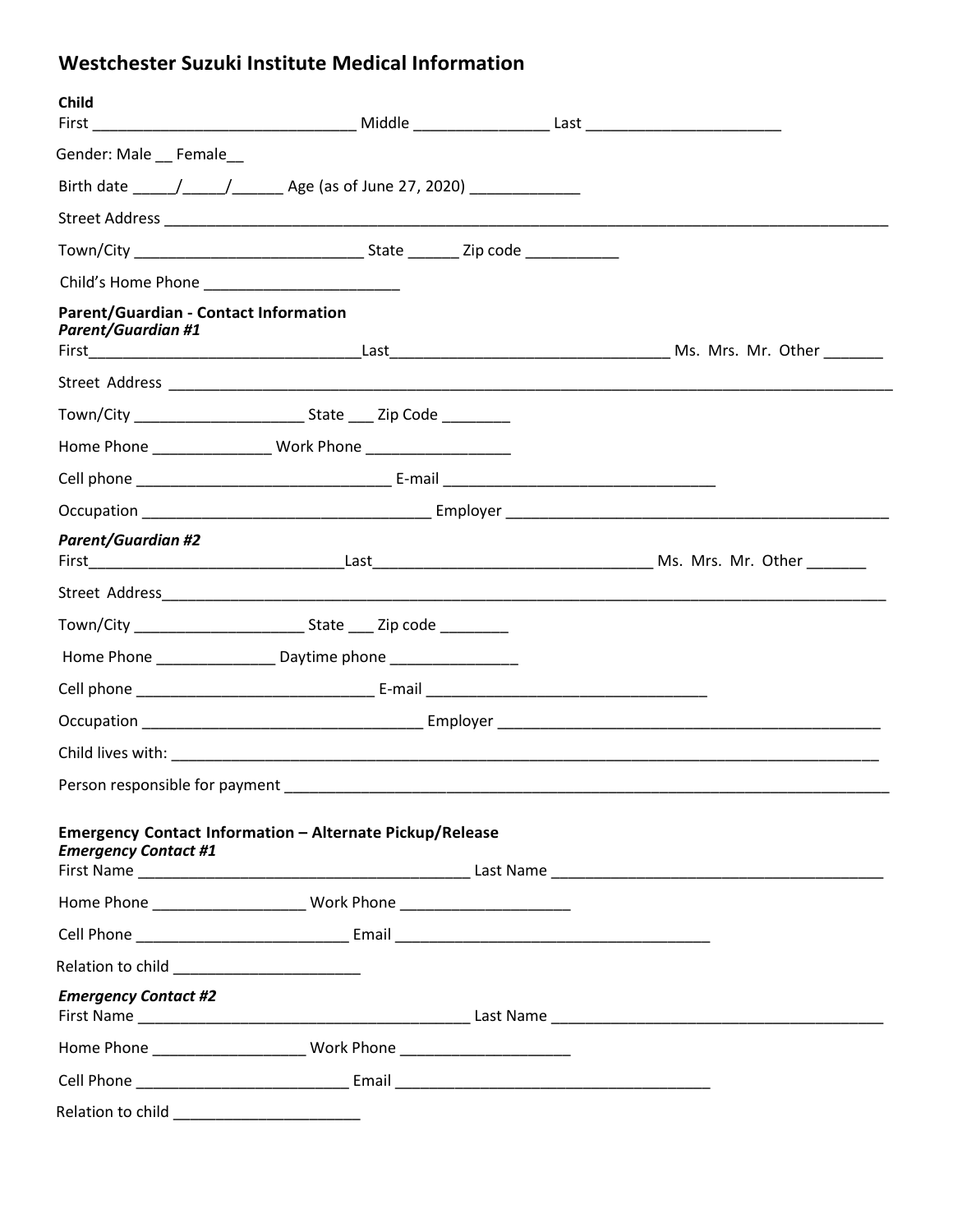|                                                          | Please list those people in addition to parents/guardians who are permitted to pick up your child:                |                                                                                                                     |
|----------------------------------------------------------|-------------------------------------------------------------------------------------------------------------------|---------------------------------------------------------------------------------------------------------------------|
| <b>Medical Release Information</b>                       |                                                                                                                   |                                                                                                                     |
| Insurance Information                                    |                                                                                                                   |                                                                                                                     |
|                                                          |                                                                                                                   |                                                                                                                     |
|                                                          |                                                                                                                   |                                                                                                                     |
|                                                          |                                                                                                                   |                                                                                                                     |
|                                                          |                                                                                                                   |                                                                                                                     |
|                                                          |                                                                                                                   |                                                                                                                     |
|                                                          | Is your child presently being treated for an injury or sickness, or taking any form of medication for any reason? | Yes/No<br>Yes/No<br>Yes/No                                                                                          |
|                                                          |                                                                                                                   |                                                                                                                     |
| Is your child allergic to anything - food or medication? |                                                                                                                   |                                                                                                                     |
|                                                          |                                                                                                                   |                                                                                                                     |
| Does your child require a special diet?                  |                                                                                                                   |                                                                                                                     |
|                                                          |                                                                                                                   |                                                                                                                     |
| which may interfere with or alter treatment.             |                                                                                                                   | The purpose of the above listed information is to ensure that medical personnel have details of any medical problem |

## **In case of medical emergency contact:**

|            | Name | Phone # | Relationship to Child |
|------------|------|---------|-----------------------|
| Contact #1 |      |         |                       |
| Contact #2 |      |         |                       |
| Contact #3 |      |         |                       |

I understand that I will be notified in the case of a medical emergency involving my child. In the event that I cannot be reached, I authorize the calling of a doctor and the providing of necessary medical services in the event my child is injured or becomes ill.

Parent's/Guardian's Initials \_\_\_\_\_\_\_\_\_\_\_\_\_\_